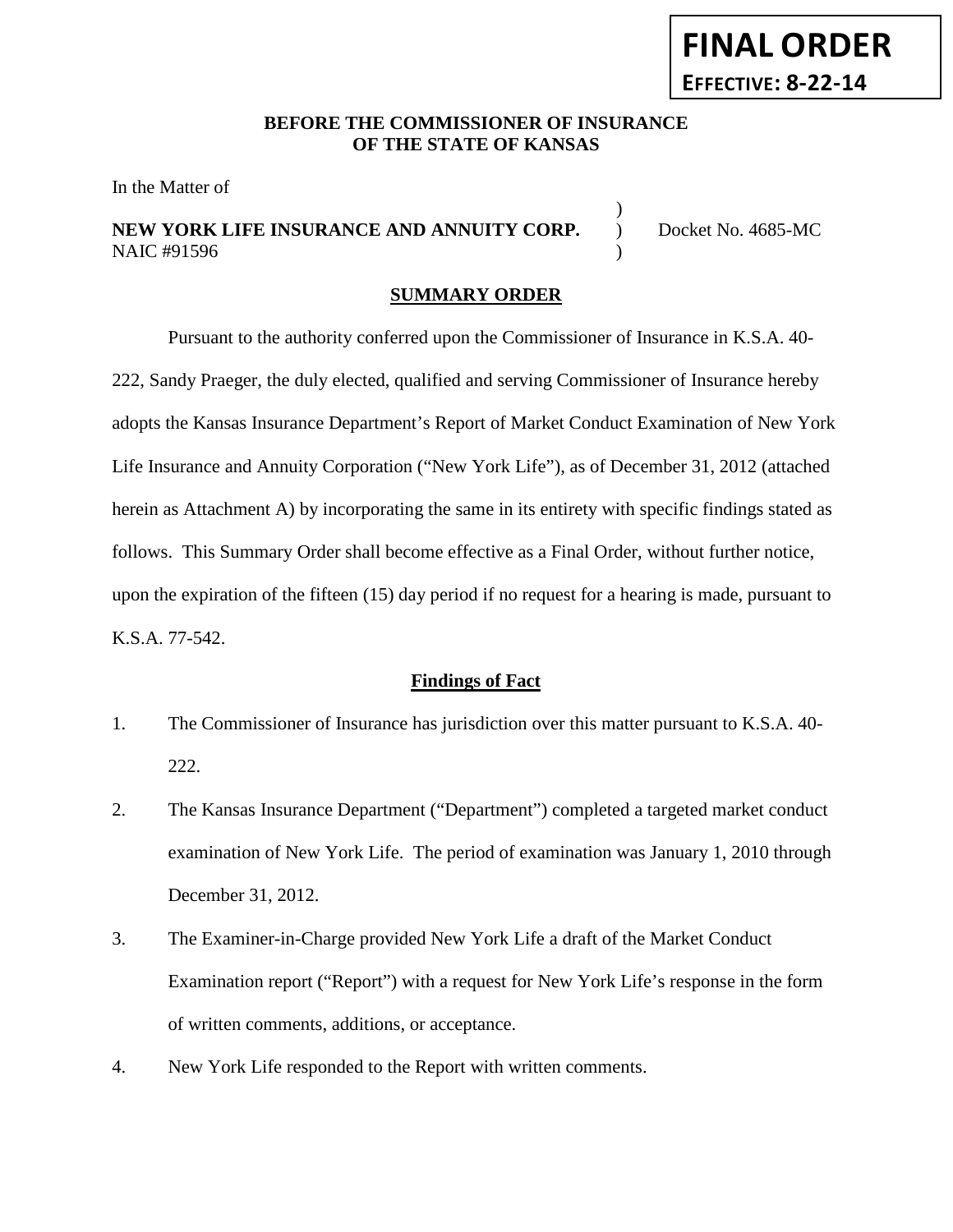- 5. Standard 1 of the Complaint Handling Standards reviews to ensure all complaints are recorded in the required format on the regulated entity's complaint register.
- 6. The complaint log contained several inaccuracies related to the dates of final disposition. Three (3) of the initial complaints had an incorrect date on the log.

# **Applicable Law**

K.S.A. 40-222 states, in pertinent part:

(a) Whenever the commissioner of insurance deems it necessary but at least once every five years, the commissioner may make, or direct to be made, a financial examination of any insurance company in the process of organization, or applying for admission or doing business in this state. In addition, at the commissioner's discretion the commissioner may make, or direct to be made, a market regulation examination of any insurance company doing business in this state.

K.S.A. 40-2404 states, in pertinent part:

The following are hereby defined as unfair methods of competition and unfair or deceptive acts or practices in the business of insurance:

\*\*\*

(10) Failure to maintain complaint handling procedures. Failure of any person, who is an insurer on an insurance policy, to maintain a complete record of all the complaints which it has received since the date of its last examination under K.S.A. 40-222, and amendments thereto; but no such records shall be required for complaints received prior to the effective date of this act. The record shall indicate the total number of complaints, their classification by line of insurance, the nature of each complaint, the disposition of the complaints, the date each complaint was originally received by the insurer and the date of final disposition of each complaint. For purposes of this subsection, "complaint" means any written communication primarily expressing a grievance related to the acts and practices set out in this section.

K.S.A. 40-2,125 states, in pertinent part:

(a) If the commissioner determines after notice and opportunity for a hearing that any person has engaged or is engaging in any act or practice constituting a violation of any provision of Kansas insurance statutes or any rule and regulation or order thereunder, the commissioner may in the exercise of discretion, order any one or more of the following: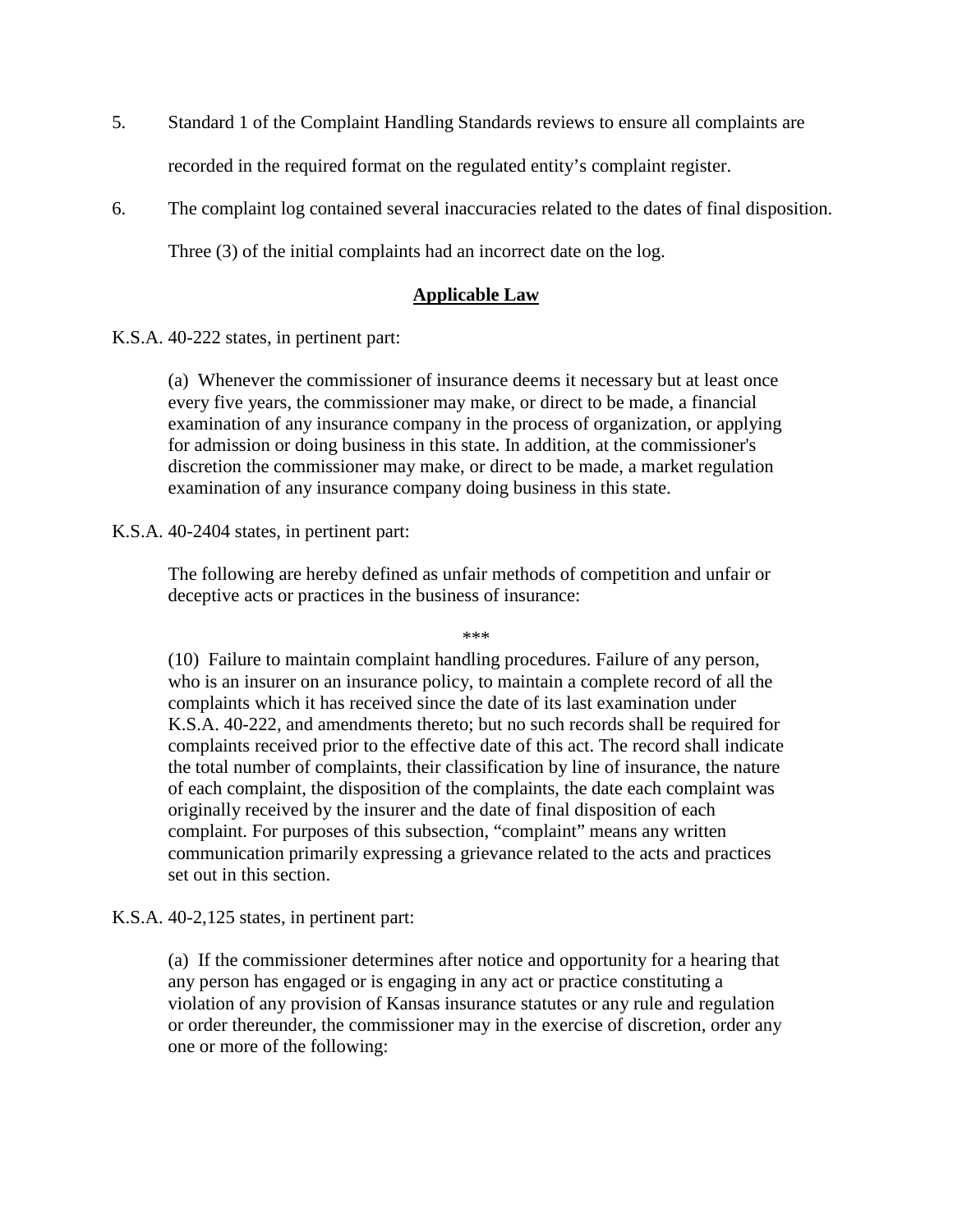(1) Payment of a monetary penalty of not more than \$1,000 for each and every act or violation, unless the person knew or reasonably should have known such person was in violation of the Kansas insurance statutes or any rule and regulation or order thereunder, in which case the penalty shall be not more than \$2,000 for each and every act or violation;

(3) that such person cease and desist from the unlawful act or practice and take such affirmative action as in the judgment of the commissioner will carry out the purposes of the violated or potentially violated provision.

#### **Conclusions of Law**

Based upon the Findings of Fact enumerated in Paragraphs #1 through #6 and the

Applicable Law cited above, **IT IS, THEREFORE, ORDERED BY THE COMMISSIONER** 

# **OF INSURANCE:**

- 1. The Commissioner of Insurance has jurisdiction over this matter pursuant to K.S.A. 40- 222.
- 2. The Kansas Insurance Department's ("KID") Report of Market Conduct Examination of New York Life as of December 31, 2012 is herein adopted in its entirety.
- 3. Based on Finding of Fact #6, New York Life has violated K.S.A. 40-2404(10).
- 4. Pursuant to K.S.A. 40-2,125(a)(1), New York Life shall pay a monetary penalty of \$500.00 for the above-stated violation of K.S.A. 40-2404(10).
- 5. Pursuant to K.S.A. 40-2,125(a)(3), New York Life shall ensure all complaints are recorded in the required format on the New York Life's complaint register.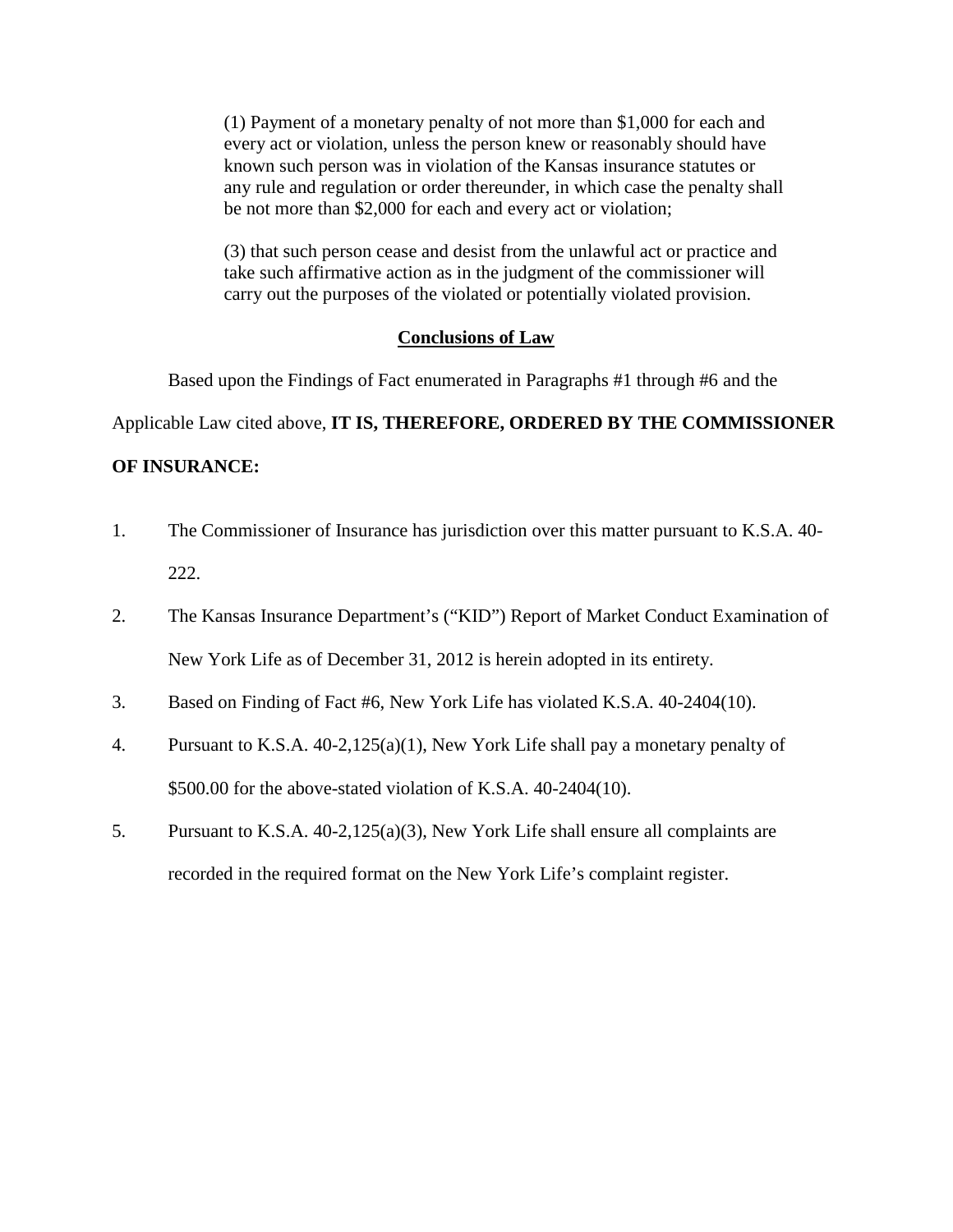# **IT IS SO ORDERED THIS \_\_4th\_\_ DAY OF \_\_\_\_August\_\_\_, 2014, IN THE CITY OF TOPEKA, COUNTY OF SHAWNEE, STATE OF KANSAS.**



\_/s/ Sandy Praeger\_\_\_\_\_\_\_\_\_\_\_\_\_\_\_\_\_ Sandy Praeger Commissioner of Insurance

BY:

 $\frac{1}{s}$  John Wine John Wine General Counsel

# **NOTICE OF RIGHTS**

New York Life is entitled to a hearing pursuant to K.S.A. 77-537, the Kansas

Administrative Procedure Act. If New York Life desires a hearing, New York Life must file a

written request for a hearing with:

John Wine, General Counsel Kansas Insurance Department 420 S.W.  $9<sup>th</sup>$  Street Topeka, Kansas 66612

This request must be filed within fifteen (15) days from the date of service of this

Summary Order. If New York Life requests a hearing, the Department will notify New York Life of the time and place of the hearing and information on the procedures, right of representation, and other rights of parties relating to the conduct of the hearing before the commencement of the same.

If a hearing is not requested in the time and manner stated above, this Summary Order shall become effective as a Final Order upon the expiration of time for requesting a hearing,